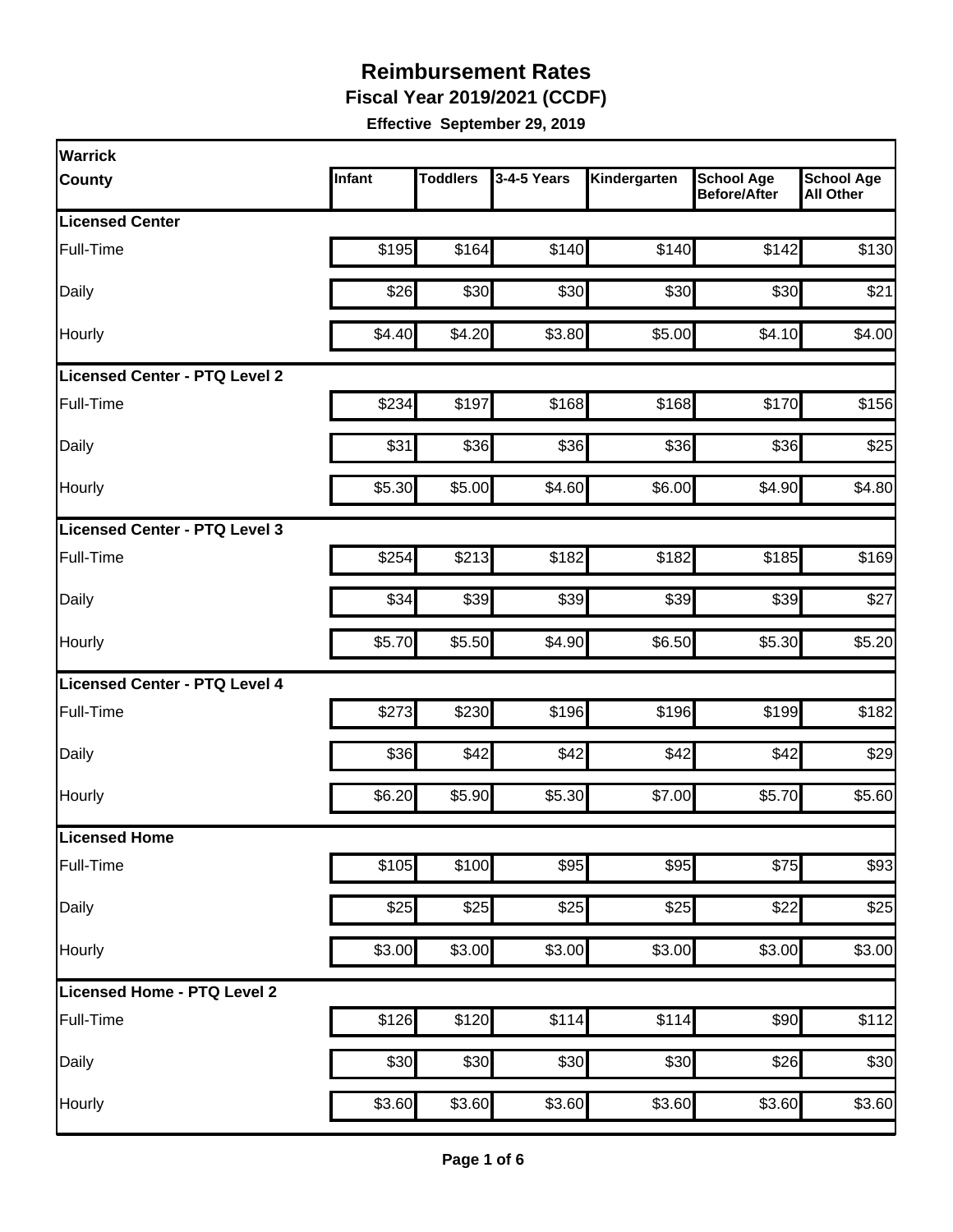**Fiscal Year 2019/2021 (CCDF)**

| Warrick                                  |        |                 |             |                    |                                          |                                       |
|------------------------------------------|--------|-----------------|-------------|--------------------|------------------------------------------|---------------------------------------|
| <b>County</b>                            | Infant | <b>Toddlers</b> | 3-4-5 Years | Kindergarten       | <b>School Age</b><br><b>Before/After</b> | <b>School Age</b><br><b>All Other</b> |
| Licensed Home - PTQ Level 3              |        |                 |             |                    |                                          |                                       |
| Full-Time                                | \$137  | \$130           | \$124       | \$124              | \$98                                     | \$121                                 |
| Daily                                    | \$33   | \$33            | \$33        | \$33               | \$29                                     | \$33                                  |
| Hourly                                   | \$3.90 | \$3.90          | \$3.90      | \$3.90             | \$3.90                                   | \$3.90                                |
| <b>Licensed Home - PTQ Level 4</b>       |        |                 |             |                    |                                          |                                       |
| Full-Time                                | \$147  | \$140           | \$133       | \$133              | \$105                                    | \$130                                 |
| Daily                                    | \$35   | \$35            | \$35        | \$35               | \$31                                     | \$35                                  |
| Hourly                                   | \$4.20 | \$4.20          | \$4.20      | \$4.20             | \$4.20                                   | \$4.20                                |
| <b>Registered Ministry</b>               |        |                 |             |                    |                                          |                                       |
| Full-Time                                | \$97   | \$70            | \$70        | \$67               | \$31                                     | \$67                                  |
| Daily                                    | \$16   | \$14            | \$14        | \$14               | \$7                                      | \$14                                  |
| Hourly                                   | \$3.40 | \$3.40          | \$3.40      | \$2.90             | \$2.20                                   | \$2.90                                |
| <b>Registered Ministry - PTQ Level 1</b> |        |                 |             |                    |                                          |                                       |
| Full-Time                                | \$146  | \$117           | \$105       | \$104              | \$87                                     | \$99                                  |
| Daily                                    | \$21   | \$22            | \$22        | \$22               | \$19                                     | \$18                                  |
| Hourly                                   | \$3.90 | \$3.80          | \$3.60      | \$4.00             | \$3.20                                   | \$3.50                                |
| <b>Registered Ministry - PTQ Level 2</b> |        |                 |             |                    |                                          |                                       |
| Full-Time                                | \$234  | \$197           | \$168       | \$168              | \$170                                    | \$156                                 |
| <b>Daily</b>                             | \$31   | \$36            | \$36        | \$36               | \$36                                     | \$25                                  |
| Hourly                                   | \$5.30 | \$5.00          | \$4.60      | \$6.00             | \$4.90                                   | \$4.80                                |
| <b>Registered Ministry - PTQ Level 3</b> |        |                 |             |                    |                                          |                                       |
| Full-Time                                | \$254  | \$213           | \$182       | \$182              | \$185                                    | \$169                                 |
| Daily                                    | \$34   | \$39            | \$39        | \$39               | \$39                                     | \$27                                  |
| Hourly                                   | \$5.70 | \$5.50          | \$4.90      | $\overline{$6.50}$ | \$5.30                                   | \$5.20                                |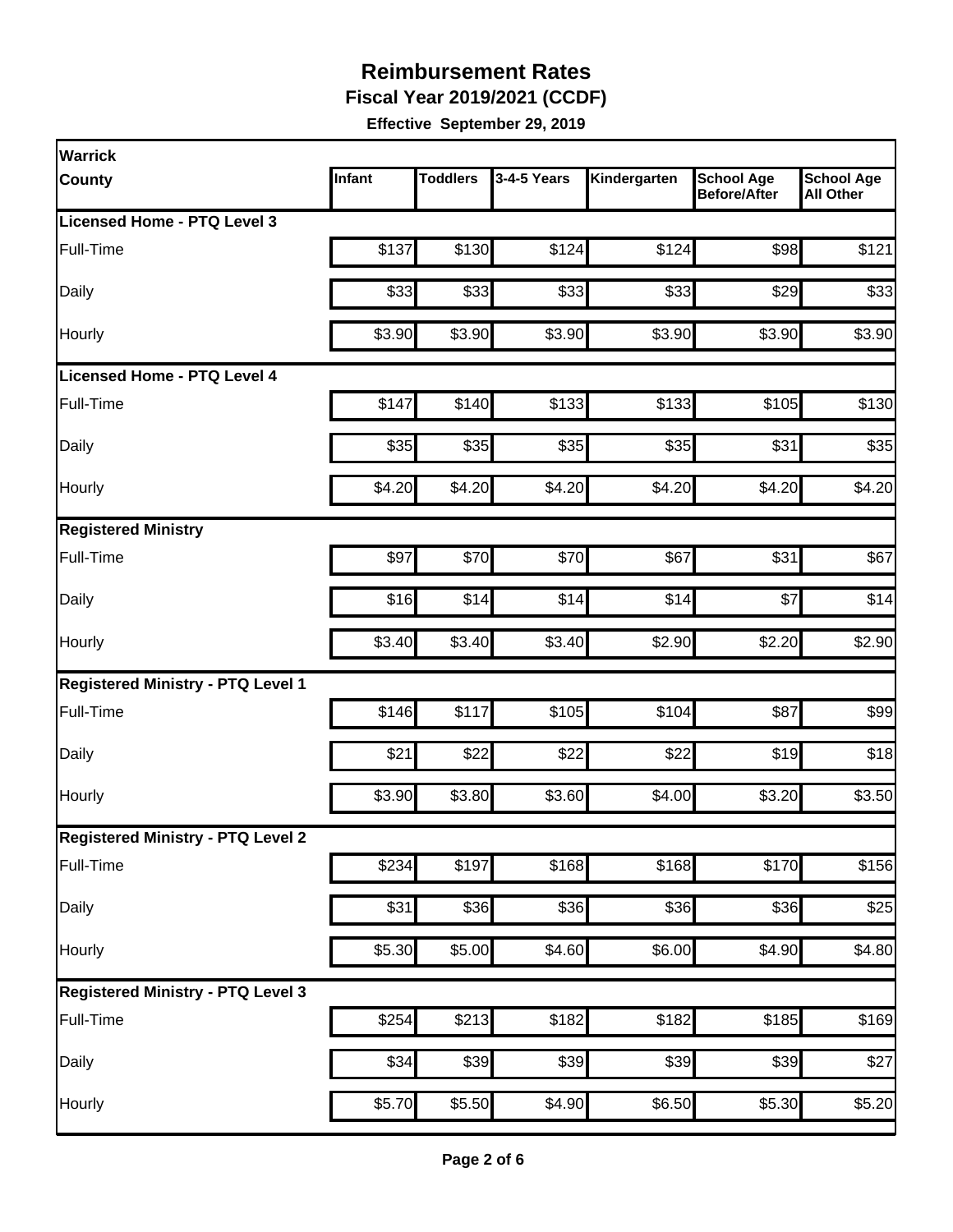**Fiscal Year 2019/2021 (CCDF)**

| <b>Warrick</b>                           |               |                 |             |              |                                          |                                       |
|------------------------------------------|---------------|-----------------|-------------|--------------|------------------------------------------|---------------------------------------|
| <b>County</b>                            | <b>Infant</b> | <b>Toddlers</b> | 3-4-5 Years | Kindergarten | <b>School Age</b><br><b>Before/After</b> | <b>School Age</b><br><b>All Other</b> |
| <b>Registered Ministry - PTQ Level 4</b> |               |                 |             |              |                                          |                                       |
| Full-Time                                | \$273         | \$230           | \$196       | \$196        | \$199                                    | \$182                                 |
| Daily                                    | \$36          | \$42            | \$42        | \$42         | \$42                                     | \$29                                  |
| Hourly                                   | \$6.20        | \$5.90          | \$5.30      | \$7.00       | \$5.70                                   | \$5.60                                |
| <b>Exempt Center</b>                     |               |                 |             |              |                                          |                                       |
| Full-Time                                | \$97          | \$70            | \$70        | \$67         | \$31                                     | \$67                                  |
| Daily                                    | \$16          | \$14            | \$14        | \$14         | \$7                                      | \$14                                  |
| Hourly                                   | \$3.40        | \$3.40          | \$3.40      | \$2.90       | \$2.20                                   | \$2.90                                |
| <b>Accredited Exempt Center</b>          |               |                 |             |              |                                          |                                       |
| Full-Time                                | \$165         | \$149           | \$133       | \$135        | \$74                                     | \$89                                  |
| Daily                                    | \$29          | \$32            | \$29        | \$28         | \$14                                     | \$23                                  |
| Hourly                                   | \$4.80        | \$4.60          | \$4.20      | \$5.50       | \$4.50                                   | \$4.40                                |
| <b>Exempt Home</b>                       |               |                 |             |              |                                          |                                       |
| Full-Time                                | \$79          | \$73            | \$73        | \$67         | \$40                                     | \$67                                  |
| Daily                                    | \$17          | \$16            | \$16        | \$15         | \$10                                     | \$15                                  |
| Hourly                                   | \$3.00        | \$3.00          | \$3.00      | \$3.00       | \$2.20                                   | \$2.20                                |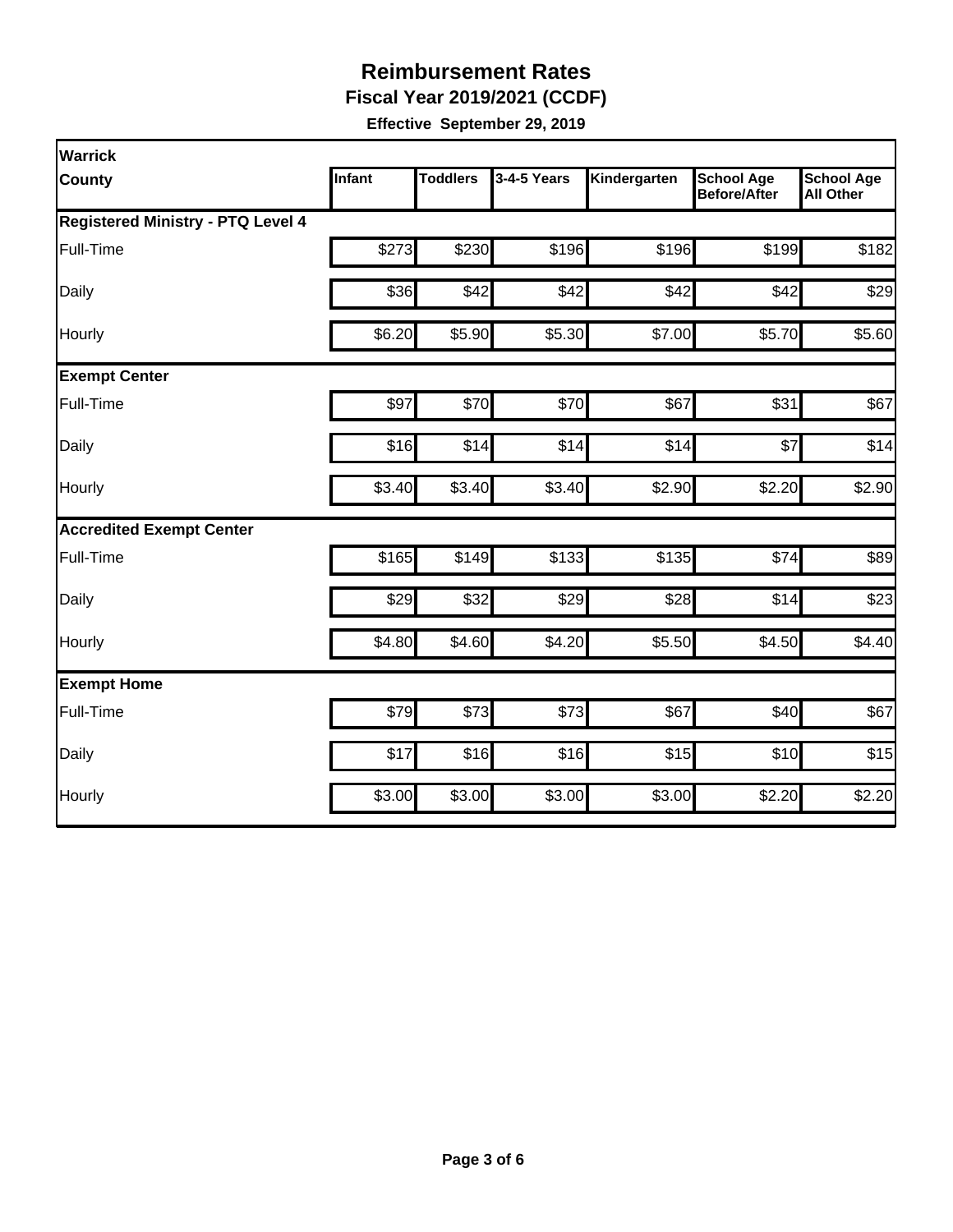**School Year 2019/2021 (OMW Pre-K)**

| <b>Warrick</b>                |        |                 |             |              |                                          |                         |
|-------------------------------|--------|-----------------|-------------|--------------|------------------------------------------|-------------------------|
| <b>County</b>                 | Infant | <b>Toddlers</b> | 3-4-5 Years | Kindergarten | <b>School Age</b><br><b>Before/After</b> | School Age<br>All Other |
| Licensed Center - PTQ Level 3 |        |                 |             |              |                                          |                         |
| Full-Time                     |        |                 | \$200.20    |              |                                          |                         |
| Daily                         |        |                 |             |              |                                          |                         |
| Hourly                        |        |                 |             |              |                                          |                         |
| Licensed Center - PTQ Level 4 |        |                 |             |              |                                          |                         |
| Full-Time                     |        |                 | \$215.60    |              |                                          |                         |
| Daily                         |        |                 |             |              |                                          |                         |
| Hourly                        |        |                 |             |              |                                          |                         |
| Licensed Home - PTQ Level 3   |        |                 |             |              |                                          |                         |
| Full-Time                     |        |                 | \$136.40    |              |                                          |                         |
| Daily                         |        |                 |             |              |                                          |                         |
| Hourly                        |        |                 |             |              |                                          |                         |
| Licensed Home - PTQ Level 4   |        |                 |             |              |                                          |                         |
| Full-Time                     |        |                 | \$146.30    |              |                                          |                         |
| Daily                         |        |                 |             |              |                                          |                         |
| Hourly                        |        |                 |             |              |                                          |                         |
| VCP Ministry - PTQ Level 0    |        |                 |             |              |                                          |                         |
| Full-Time                     |        |                 | \$77.00     |              |                                          |                         |
| Daily                         |        |                 |             |              |                                          |                         |
| Hourly                        |        |                 |             |              |                                          |                         |
| VCP Ministry - PTQ Level 3    |        |                 |             |              |                                          |                         |
| Full-Time                     |        |                 | \$200.20    |              |                                          |                         |
| Daily                         |        |                 |             |              |                                          |                         |
| Hourly                        |        |                 |             |              |                                          |                         |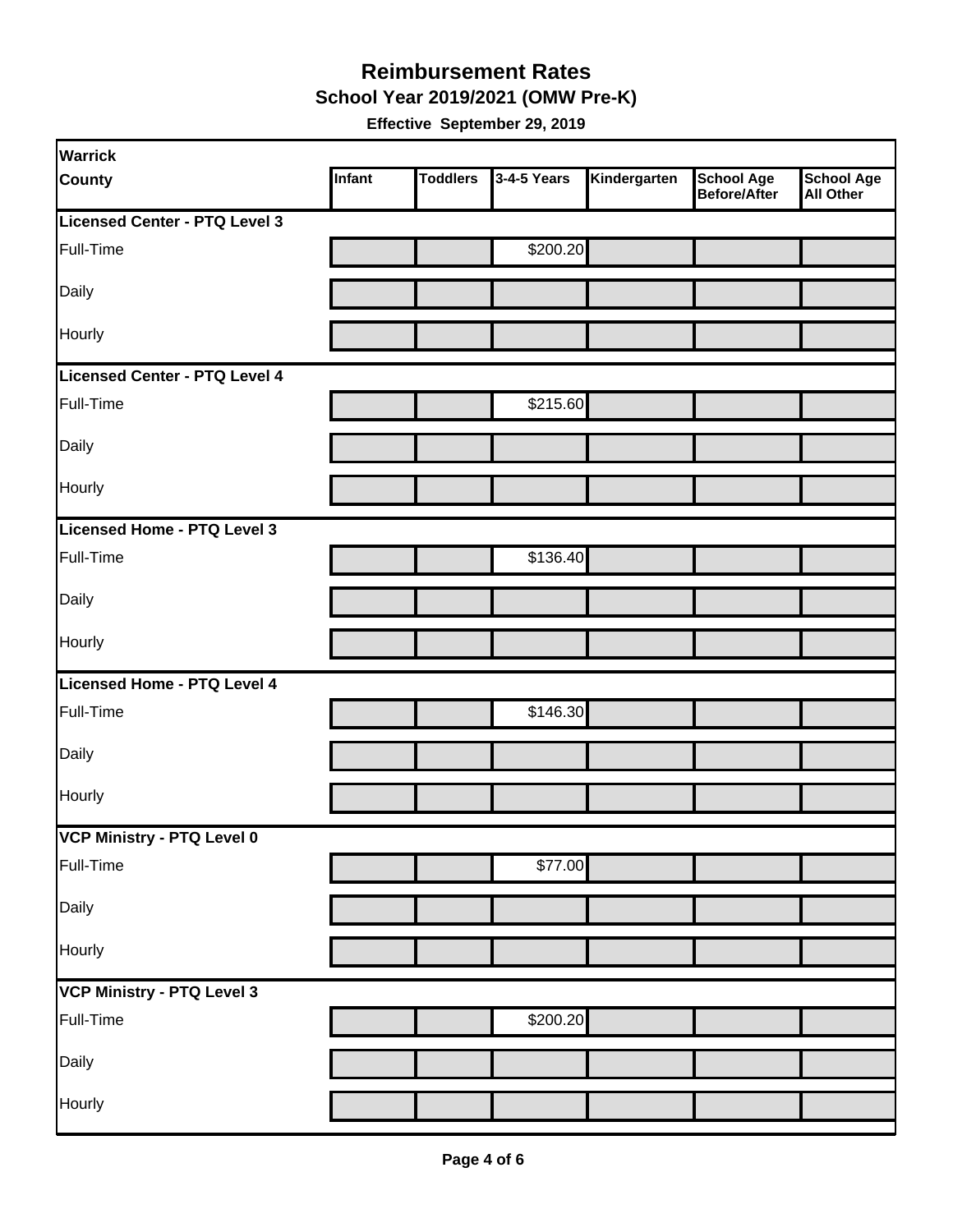**School Year 2019/2021 (OMW Pre-K)**

| Warrick                                 |        |                 |             |              |                                          |                                       |
|-----------------------------------------|--------|-----------------|-------------|--------------|------------------------------------------|---------------------------------------|
| County                                  | Infant | <b>Toddlers</b> | 3-4-5 Years | Kindergarten | <b>School Age</b><br><b>Before/After</b> | <b>School Age</b><br><b>All Other</b> |
| <b>VCP Ministry - PTQ Level 4</b>       |        |                 |             |              |                                          |                                       |
| Full-Time                               |        |                 | \$215.60    |              |                                          |                                       |
| Daily                                   |        |                 |             |              |                                          |                                       |
| Hourly                                  |        |                 |             |              |                                          |                                       |
| Private Accredited School - PTQ Level 0 |        |                 |             |              |                                          |                                       |
| Full-Time                               |        |                 | \$154.00    |              |                                          |                                       |
| Daily                                   |        |                 |             |              |                                          |                                       |
| Hourly                                  |        |                 |             |              |                                          |                                       |
| Private Accredited School - PTQ Level 1 |        |                 |             |              |                                          |                                       |
| Full-Time                               |        |                 | \$154.00    |              |                                          |                                       |
| Daily                                   |        |                 |             |              |                                          |                                       |
| Hourly                                  |        |                 |             |              |                                          |                                       |
| Private Accredited School - PTQ Level 2 |        |                 |             |              |                                          |                                       |
| Full-Time                               |        |                 | \$184.80    |              |                                          |                                       |
| Daily                                   |        |                 |             |              |                                          |                                       |
| Hourly                                  |        |                 |             |              |                                          |                                       |
| Private Accredited School - PTQ Level 3 |        |                 |             |              |                                          |                                       |
| Full-Time                               |        |                 | \$200.20    |              |                                          |                                       |
| Daily                                   |        |                 |             |              |                                          |                                       |
| Hourly                                  |        |                 |             |              |                                          |                                       |
| Private Accredited School - PTQ Level 4 |        |                 |             |              |                                          |                                       |
| Full-Time                               |        |                 | \$215.60    |              |                                          |                                       |
| Daily                                   |        |                 |             |              |                                          |                                       |
| Hourly                                  |        |                 |             |              |                                          |                                       |